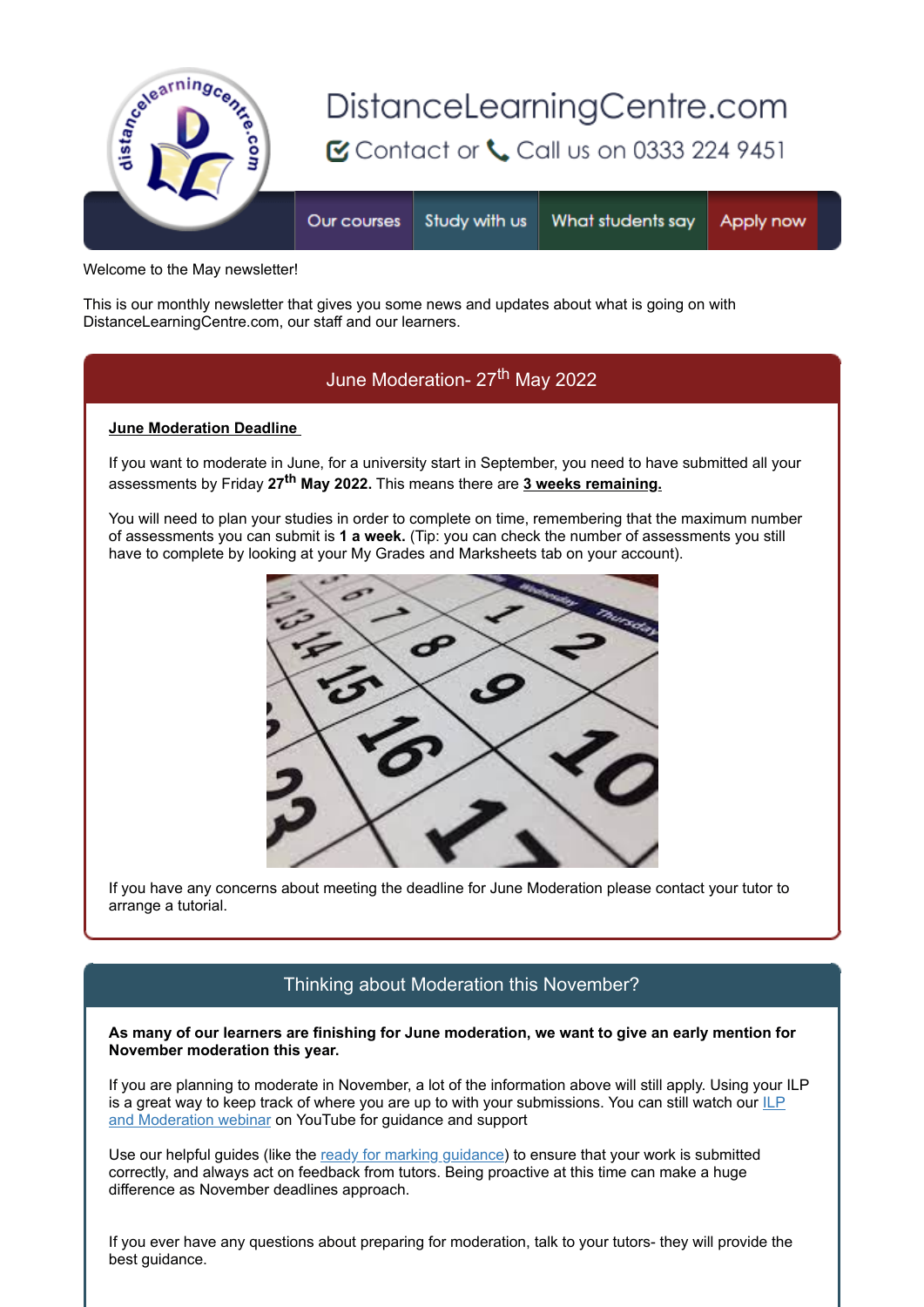

### Student Finance

#### **If you are going to be studying at university this year, make sure you have applied for your Student Finance!**

New students should apply by 20th May 2022.

You don't need to have a confirmed place at university to apply – you can apply now and update your details later if you need to.

You can find out everything you need to know by visiting the [Student Finance website here](https://s6.newzapp.co.uk/t/click/1541500739/107396883/15776314/2).



## It's not too late to apply to University!

**If you missed your application deadline, it might not be too late- take a look at the information below from UCAS:**

#### **Missed your Deadline?**

If you don't meet the main application deadline, you can still apply for many courses.

We recommend you ask the universities whether they have vacancies first – especially for courses with a 15 October deadline, as it's unusual for them to consider late applications because their courses are really competitive.

- **30th June 2022, 18:00 (UK time)** the final deadline for late applications with course choices
- **29th September 2022, 18:00 (UK time)** you can still apply until this date, but instead of choosing courses, you'll be entered into 'Clearing' – the process universities and colleges use to fill any places they still have on their courses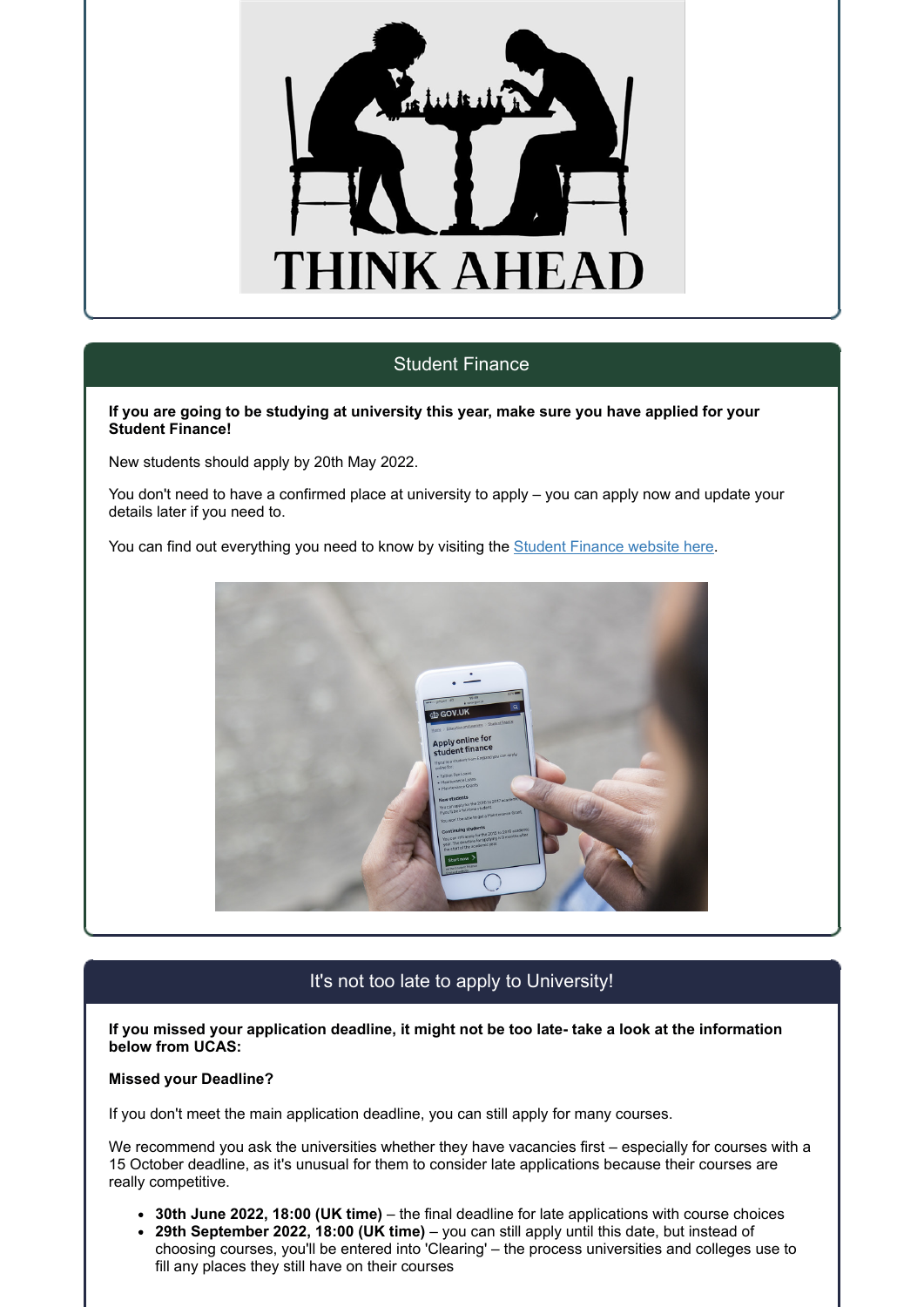Source: [https://www.ucas.com/undergraduate/applying-university/ucas-undergraduate-when-apply](https://s6.newzapp.co.uk/t/click/1541500739/107396883/15776315/2)

### Where are they now?

**Each monthly newsletter will therefore be featuring a testimonial, in which our previous learners will share some great advice about studying for your Diploma and beyond!**

Katie Dodds completed an Access to Nursing Diploma in 2019 and went on to study a Nursing degree at Birmingham City University!

"I attend Birmingham City University and am currently undertaking the second year of my Nursing degree within the British Army.

One of the biggest challenges that I have faced during my undergraduate studies is time management, a skill which is crucial when in university as there are many assignments and exams to undertake.

My advice would be that take all the help and support that the university offer you and try and have that positive mindset.

DistanceLearningCentre.com prepared me for academic writing especially Harvard referencing. I have of one year of study left and I will then be a qualified nurse." (**November 2021**)



## Please send us your reviews!

#### **We need your reviews!**

A large number of our learners choose us because of our positive reviews, so why not give us a review to help others choose the right course for them!

We are always looking to improve and require valuable feedback from our learners to do this. Please send us your honest feedback so that we can provide the best service for our learners.

You can give us a review or send us some feedback in a variety of ways:

- You can [write a review on our Facebook Page.](https://s6.newzapp.co.uk/t/click/1541500739/107396883/15776316/2)

- You can email us. One of the ways we like to celebrate your achievements is our Hall of Fame! If you would be willing to be involved please let your tutor know.

- You can send us a testimonial. You may have looked at these when you were deciding to study with us, so perhaps you would like others to hear about your experiences.

- You can like and share our [Facebook Page.](https://s6.newzapp.co.uk/t/click/1541500739/107396883/15776317/2)

We rely on word of mouth and personal recommendations, so please consider giving us a review.

It is also important for us to constantly improve our services, so if you have any suggestions or feedback about your experiences, do let us know.